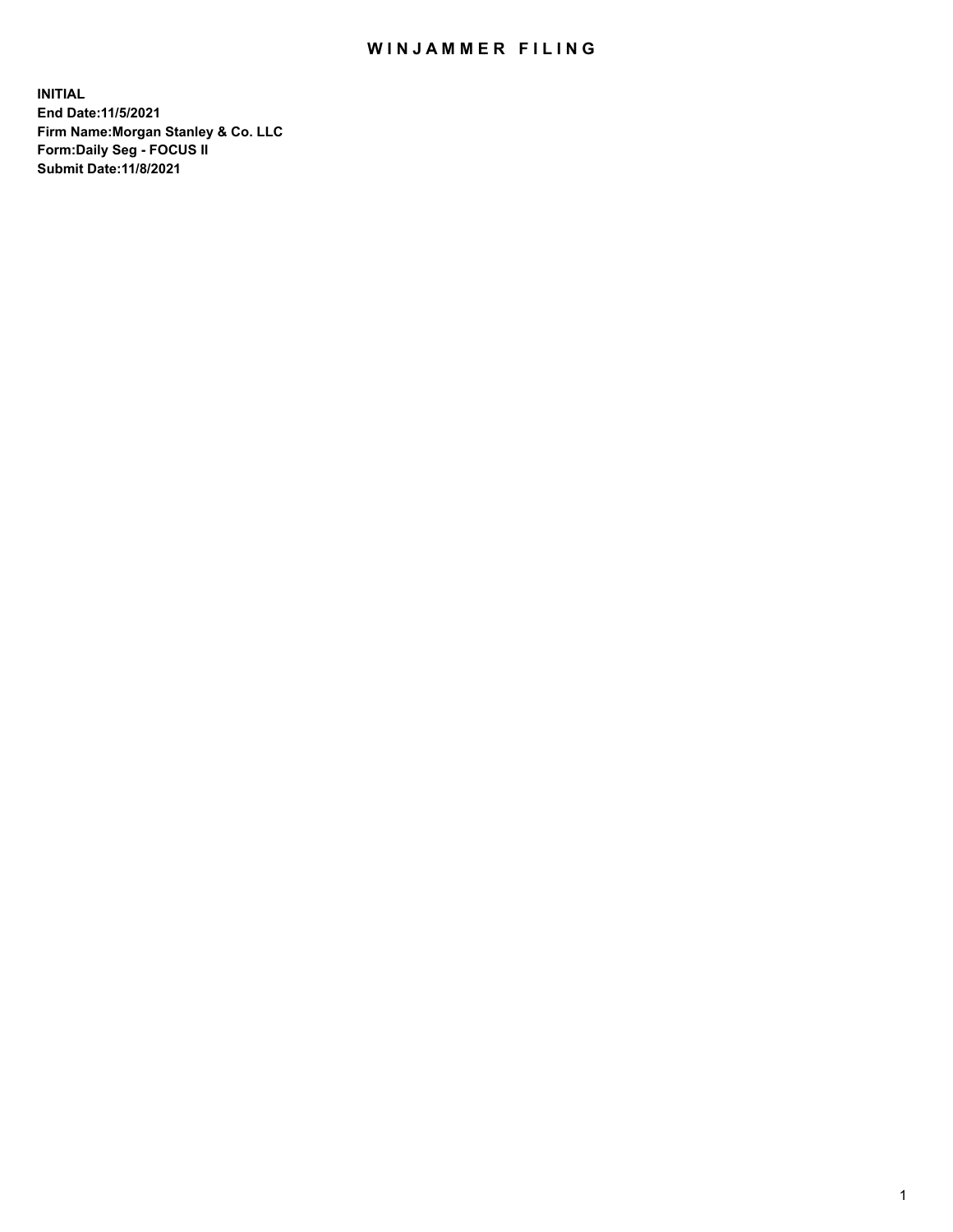**INITIAL End Date:11/5/2021 Firm Name:Morgan Stanley & Co. LLC Form:Daily Seg - FOCUS II Submit Date:11/8/2021 Daily Segregation - Cover Page**

| Name of Company                                                                                                                                                                                                                                                                                                               | Morgan Stanley & Co. LLC                               |
|-------------------------------------------------------------------------------------------------------------------------------------------------------------------------------------------------------------------------------------------------------------------------------------------------------------------------------|--------------------------------------------------------|
| <b>Contact Name</b>                                                                                                                                                                                                                                                                                                           | <b>Ikram Shah</b>                                      |
| <b>Contact Phone Number</b>                                                                                                                                                                                                                                                                                                   | 212-276-0963                                           |
| <b>Contact Email Address</b>                                                                                                                                                                                                                                                                                                  | Ikram.shah@morganstanley.com                           |
| FCM's Customer Segregated Funds Residual Interest Target (choose one):<br>a. Minimum dollar amount: ; or<br>b. Minimum percentage of customer segregated funds required:% ; or<br>c. Dollar amount range between: and; or<br>d. Percentage range of customer segregated funds required between:% and%.                        | 235,000,000<br><u>0</u><br><u>00</u><br>0 <sup>0</sup> |
| FCM's Customer Secured Amount Funds Residual Interest Target (choose one):<br>a. Minimum dollar amount: ; or<br>b. Minimum percentage of customer secured funds required:%; or<br>c. Dollar amount range between: and; or<br>d. Percentage range of customer secured funds required between:% and%.                           | 140,000,000<br><u>0</u><br><u>00</u><br>0 <sub>0</sub> |
| FCM's Cleared Swaps Customer Collateral Residual Interest Target (choose one):<br>a. Minimum dollar amount: ; or<br>b. Minimum percentage of cleared swaps customer collateral required:%; or<br>c. Dollar amount range between: and; or<br>d. Percentage range of cleared swaps customer collateral required between:% and%. | 92,000,000<br><u>0</u><br>0 Q<br>00                    |

Attach supporting documents CH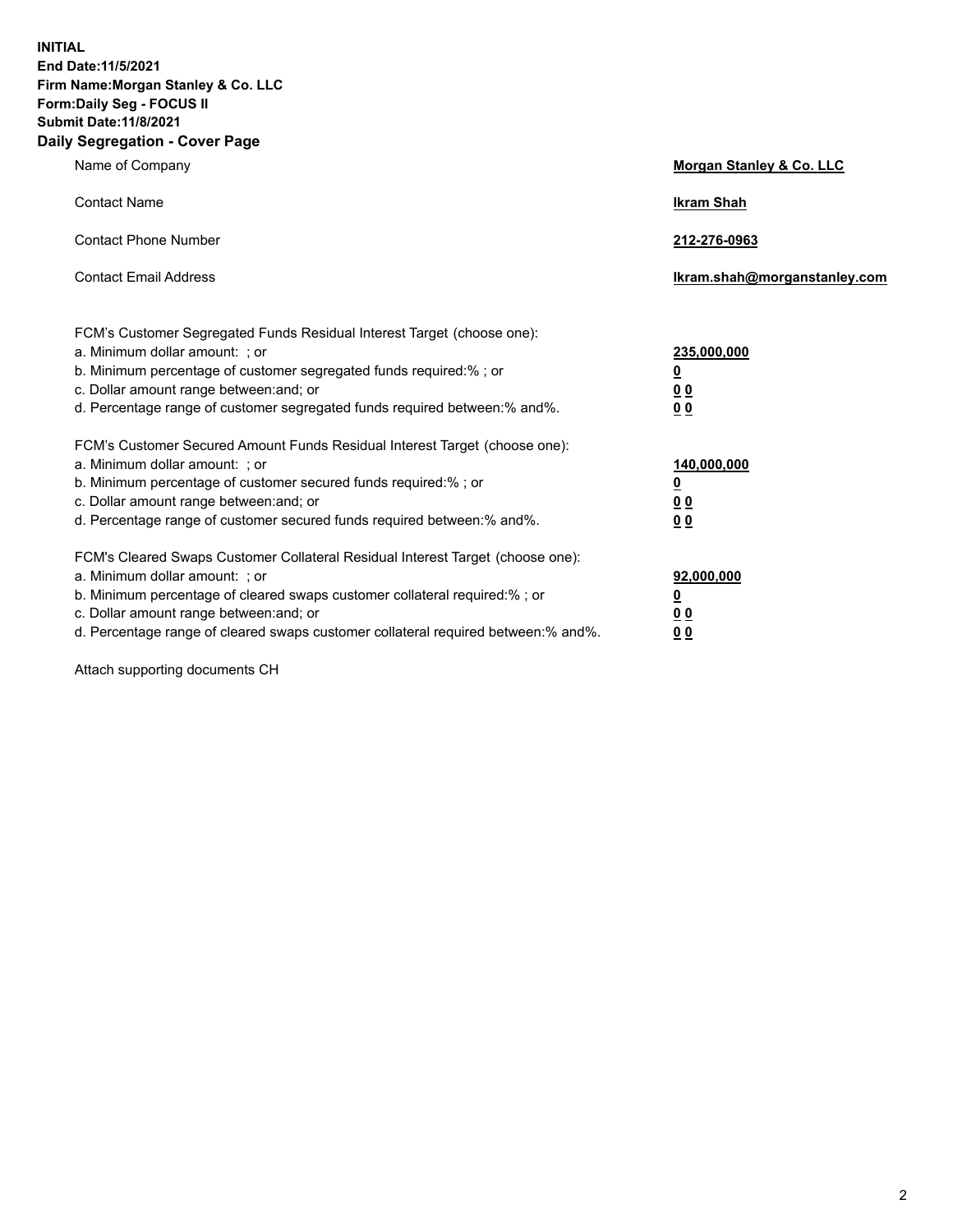## **INITIAL End Date:11/5/2021 Firm Name:Morgan Stanley & Co. LLC Form:Daily Seg - FOCUS II Submit Date:11/8/2021**

**Daily Segregation - Secured Amounts** Foreign Futures and Foreign Options Secured Amounts Amount required to be set aside pursuant to law, rule or regulation of a foreign government or a rule of a self-regulatory organization authorized thereunder 1. Net ledger balance - Foreign Futures and Foreign Option Trading - All Customers A. Cash **5,731,236,815** [7315] B. Securities (at market) **1,755,529,038** [7317] 2. Net unrealized profit (loss) in open futures contracts traded on a foreign board of trade **177,472,911** [7325] 3. Exchange traded options a. Market value of open option contracts purchased on a foreign board of trade **36,436,363** [7335] b. Market value of open contracts granted (sold) on a foreign board of trade **-21,366,688** [7337] 4. Net equity (deficit) (add lines 1. 2. and 3.) **7,679,308,439** [7345] 5. Account liquidating to a deficit and account with a debit balances - gross amount **79,669,593** [7351] Less: amount offset by customer owned securities **-78,421,351** [7352] **1,248,242** 6. Amount required to be set aside as the secured amount - Net Liquidating Equity Method (add lines 4 and 5) 7. Greater of amount required to be set aside pursuant to foreign jurisdiction (above) or line 6. FUNDS DEPOSITED IN SEPARATE REGULATION 30.7 ACCOUNTS 1. Cash in banks A. Banks located in the United States **297,752,588** [7500] B. Other banks qualified under Regulation 30.7 **507,946,982** [7520] **805,699,570** 2. Securities A. In safekeeping with banks located in the United States **385,870,401** [7540] B. In safekeeping with other banks qualified under Regulation 30.7 **69,089,414** [7560] **454,959,815** 3. Equities with registered futures commission merchants A. Cash **6,856,977** [7580] B. Securities **0** [7590] C. Unrealized gain (loss) on open futures contracts **1,333,393** [7600] D. Value of long option contracts **0** [7610] E. Value of short option contracts **0** [7615] **8,190,370** [7620] 4. Amounts held by clearing organizations of foreign boards of trade A. Cash **0** [7640] B. Securities **0** [7650] C. Amount due to (from) clearing organization - daily variation **0** [7660] D. Value of long option contracts **0** [7670] E. Value of short option contracts **0** [7675] **0** [7680] 5. Amounts held by members of foreign boards of trade A. Cash **5,188,113,470** [7700] B. Securities **1,300,569,223** [7710] C. Unrealized gain (loss) on open futures contracts **176,139,518** [7720] D. Value of long option contracts **36,436,363** [7730]

- 
- 6. Amounts with other depositories designated by a foreign board of trade **0** [7760]
- 7. Segregated funds on hand **0** [7765]
- 8. Total funds in separate section 30.7 accounts **7,948,741,641** [7770]
- 9. Excess (deficiency) Set Aside for Secured Amount (subtract line 7 Secured Statement Page 1 from Line 8)
- 10. Management Target Amount for Excess funds in separate section 30.7 accounts **140,000,000** [7780]
- 11. Excess (deficiency) funds in separate 30.7 accounts over (under) Management Target **128,184,960** [7785]

**0** [7305]

[7354] **7,680,556,681** [7355]

**7,680,556,681** [7360]

[7530]

[7570]

 E. Value of short option contracts **-21,366,688** [7735] **6,679,891,886** [7740] **268,184,960** [7380]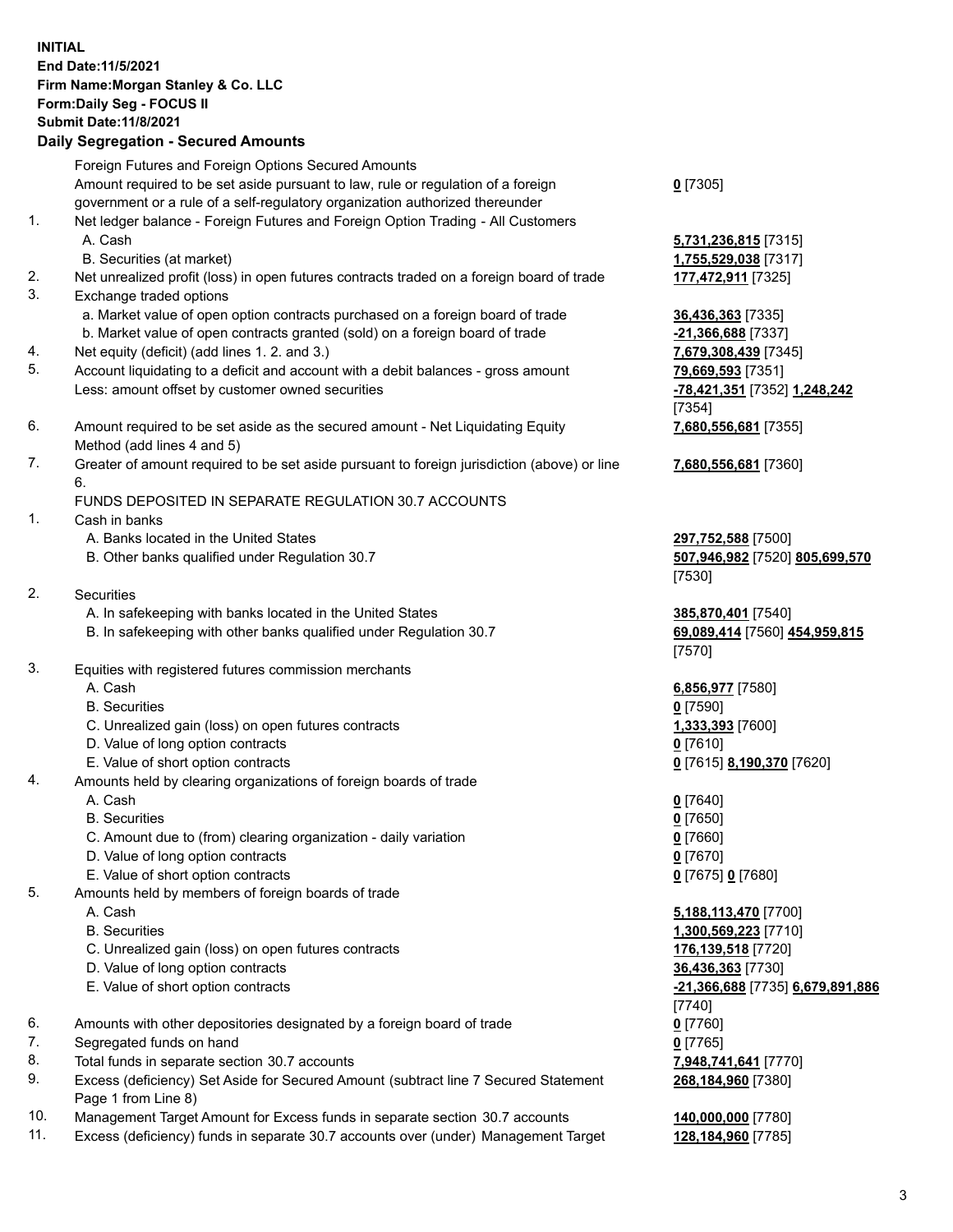**INITIAL End Date:11/5/2021 Firm Name:Morgan Stanley & Co. LLC Form:Daily Seg - FOCUS II Submit Date:11/8/2021 Daily Segregation - Segregation Statement** SEGREGATION REQUIREMENTS(Section 4d(2) of the CEAct) 1. Net ledger balance A. Cash **15,657,976,890** [7010] B. Securities (at market) **7,750,852,728** [7020] 2. Net unrealized profit (loss) in open futures contracts traded on a contract market **2,112,158,277** [7030] 3. Exchange traded options A. Add market value of open option contracts purchased on a contract market **1,634,677,871** [7032] B. Deduct market value of open option contracts granted (sold) on a contract market **-1,461,543,089** [7033] 4. Net equity (deficit) (add lines 1, 2 and 3) **25,694,122,677** [7040] 5. Accounts liquidating to a deficit and accounts with debit balances - gross amount **358,821,981** [7045] Less: amount offset by customer securities **-356,179,917** [7047] **2,642,064** [7050] 6. Amount required to be segregated (add lines 4 and 5) **25,696,764,741** [7060] FUNDS IN SEGREGATED ACCOUNTS 7. Deposited in segregated funds bank accounts A. Cash **2,803,039,187** [7070] B. Securities representing investments of customers' funds (at market) **0** [7080] C. Securities held for particular customers or option customers in lieu of cash (at market) **3,063,150,406** [7090] 8. Margins on deposit with derivatives clearing organizations of contract markets A. Cash **15,396,145,303** [7100] B. Securities representing investments of customers' funds (at market) **0** [7110] C. Securities held for particular customers or option customers in lieu of cash (at market) **4,535,111,199** [7120] 9. Net settlement from (to) derivatives clearing organizations of contract markets **-50,874,210** [7130] 10. Exchange traded options A. Value of open long option contracts **1,634,677,871** [7132] B. Value of open short option contracts **-1,461,543,089** [7133] 11. Net equities with other FCMs A. Net liquidating equity **11,560,524** [7140] B. Securities representing investments of customers' funds (at market) **0** [7160] C. Securities held for particular customers or option customers in lieu of cash (at market) **0** [7170] 12. Segregated funds on hand **152,591,123** [7150] 13. Total amount in segregation (add lines 7 through 12) **26,083,858,314** [7180] 14. Excess (deficiency) funds in segregation (subtract line 6 from line 13) **387,093,573** [7190] 15. Management Target Amount for Excess funds in segregation **235,000,000** [7194]

16. Excess (deficiency) funds in segregation over (under) Management Target Amount Excess

**152,093,573** [7198]